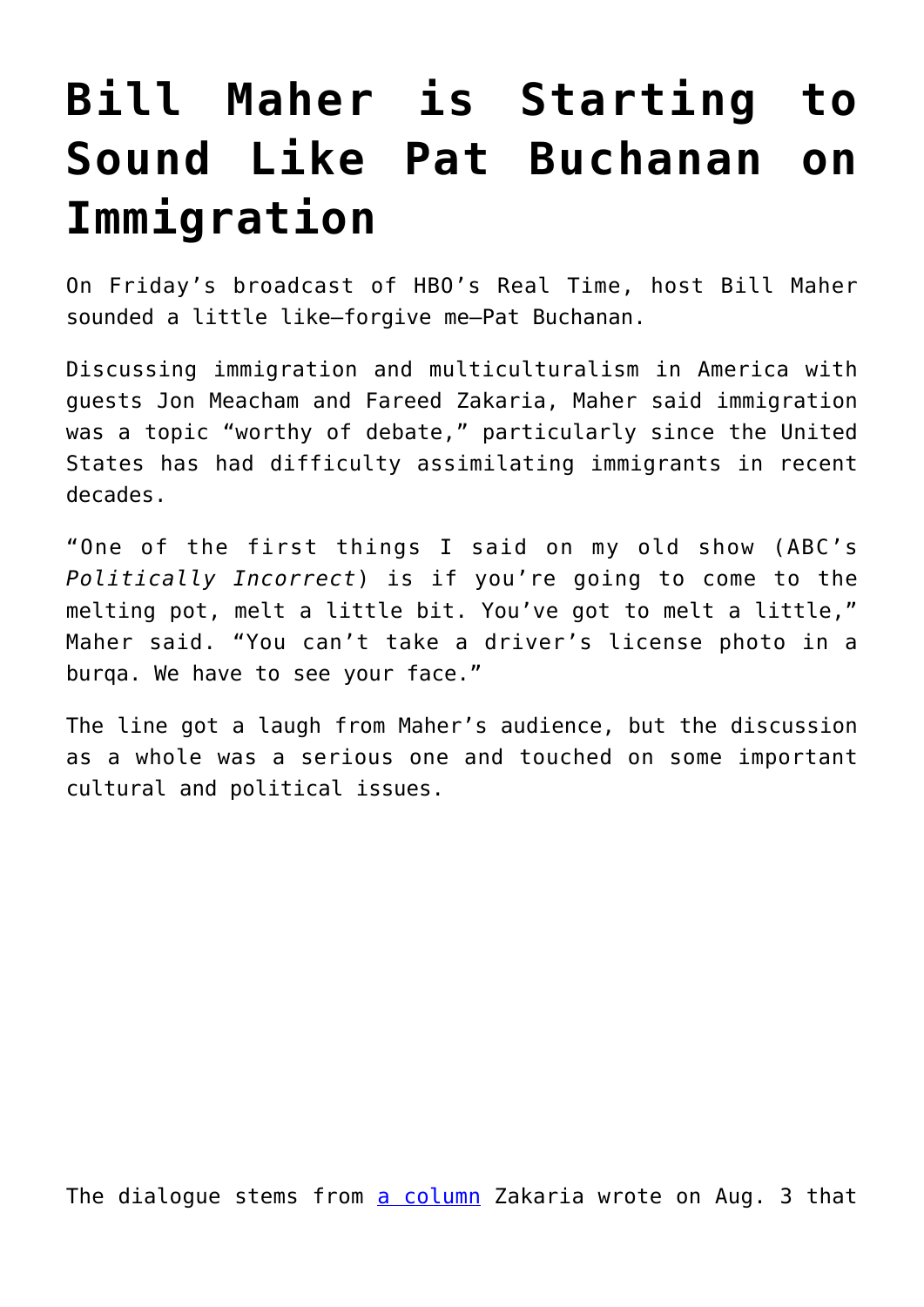said "Democrats should rethink their immigration absolutism." In the column, Zakaria said Americans agree with Democrats on many important political questions but believe the party is out of touch on immigration.

*And they are right. Consider the facts. Legal immigration in the United States has expanded dramatically over the last five decades. In 1970, 4.7 percent of the U.S. population was foreign-born. Today, it's 13.4 percent. That's a large shift, and it's natural that it has caused some anxiety.*

*The anxiety is about more than jobs. In his 2004 book "Who Are We?," Harvard University scholar Samuel Huntington pointed out that the scale, speed and concentration of Mexican migration into America after 1965 were without precedent in the country's history and could provoke a backlash.*

*He asserted that America had more than just a founding ideology; it had a culture that had shaped it powerfully. "Would America be the America it is today if in the seventeenth and eighteenth centuries it had been settled not by British Protestants but by French, Spanish, or Portuguese Catholics?" Huntington asked. "The answer is no. It would not be America; it would be Quebec, Mexico, or Brazil." He advocated some modest limits on immigration and, more important, a greater emphasis on assimilation.*

Maher appeared to agree with Zakaria. He said the Democratic policy on immigration has essentially become "come one, come all" because "they live in this cult of celebrating diversity."

These are tough words from a staunch liberal, and I suspect Maher may be disinvited from a couple of Hollywood dinner parties for using the words "cult" and "diversity" in the same sentence. But Maher made it pretty clear he's tired of being called a bigot (and worse) for suggesting that curbing